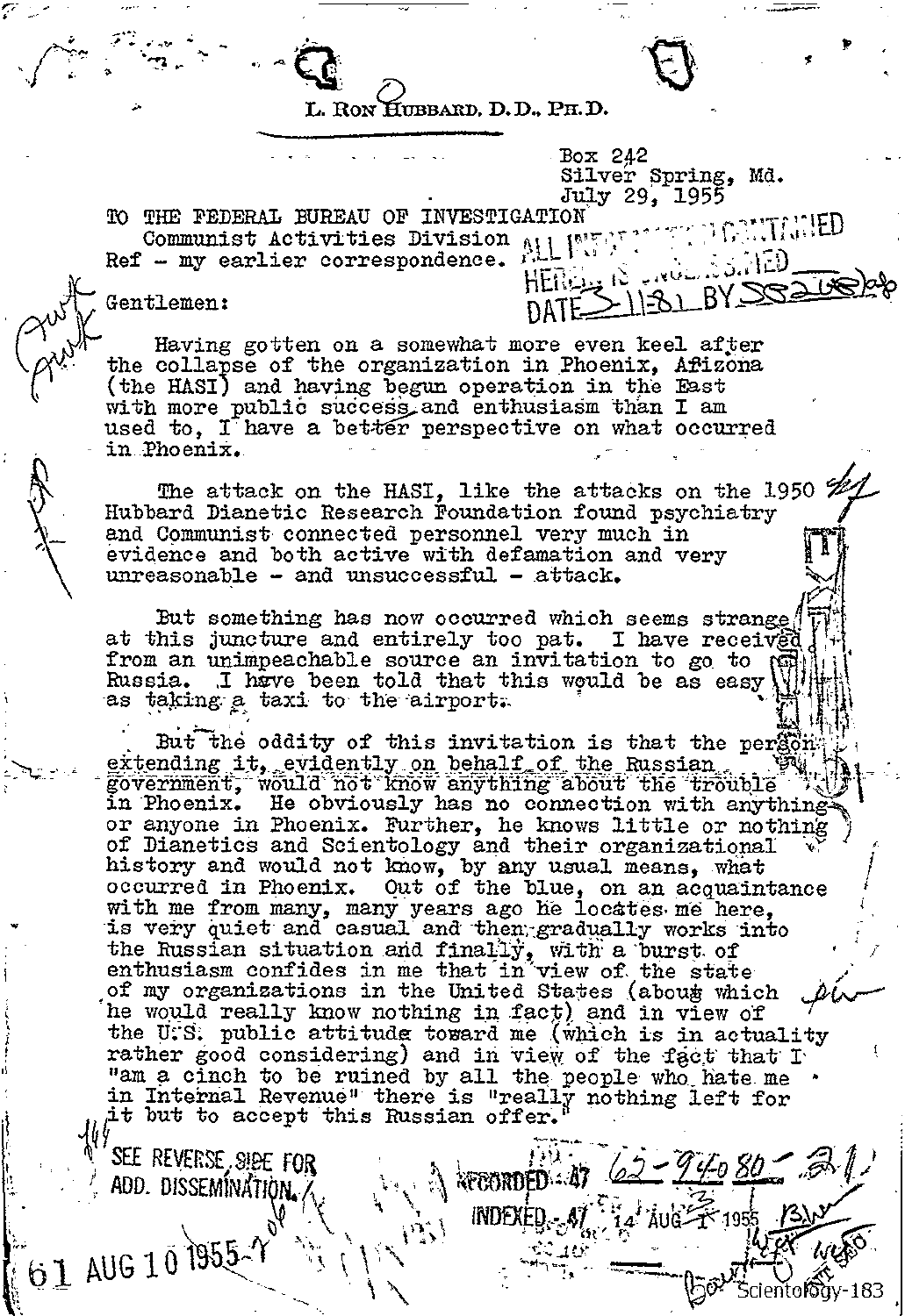## $\mathbf{Q}$ L. Rom HUBBARD, D.D.. PH. D.

In the greatest spirit of friendship and comeraderie it seems that I can go to Russia as an advisor or a consultant and have my own laboratories and receive very high fees. And it is all so easy because it has already been ascertained that I could get my passport extended for Russia and all I had to do was go to Paris and there a Russian plane would pick me up and that would be that.

Indeed I suppose that that would be that.

This is my third invitation to go to Russia. The first was extended to me by a member of Amtorg in New York in 1938 who knew of my work in the field of the mind. The second occurred less directly in 1948 after some personal difficulty. This third has come when the Phoenix organization has been collppped and it would not be known that it did not influence my own affairs as much as it might be thought.

ا بند آ With this some of the personnel connected with the recent Phoenix trouble has now drifted into Washington.  $\pm$ Shukri $\alpha$ Marinus, the girl connected with Jackins in Seattle has arrived here. Wm. Burke Belknap, although an officer in Phoenix seems either the effect of that activity or  $\mathcal{I}_{i}$ . assisted it and is here, busy on the phone eight hours a day with local calls in an area where he has never lived. Carol Hadley Bryans, also an officer in Phoenix, has Threwise arrived and is likewise busy on the phone but  $P'$ . neither of these last two seem prone to do any work but are very busy spreading disquiet amongst the personnel rery bu<br>Ected w<br>Ected a<br>erd McK<br>errive<br>rganiz connected with me here. Two young men, also strangely connected arrived here and were sent home by me quickly  $-$ Bernard McKnown and Jim Henry both formerly of Hollywood they arrived anxious to disgredit the better people in the organization. One<del>, Jack H</del>orner has come here and has many rumors with which to upset Washington personnel -Horner will be recalled as the minister recently deported from England by the Home Secretary; I have just stopped Horner from further defiance of English law on behalf of his "fiance" in London and further discrediting of Scientology in the English papers.

In short I have my hands a little full but unless such people actually can stir up great trouble we will survive easily and well. I am trying to disperse them from the area.

I suppose when the Russian-inclined "friend" finds that

Scient Cody-184